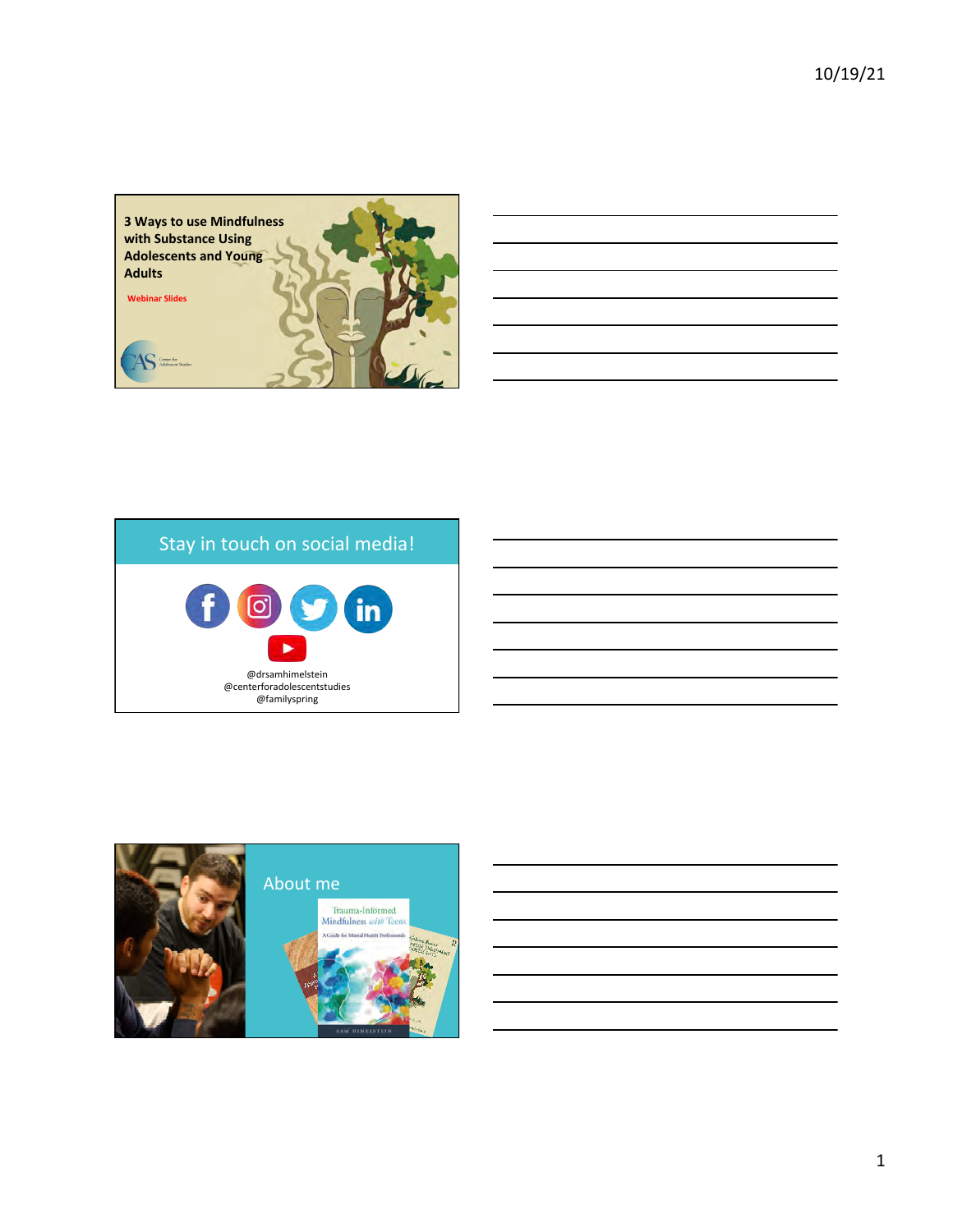#### **Today's Outline**

- What is mindfulness?<br>• 3 pragmatic ways to incorporate
- 
- 
- mindfulness<br>• Limited Q&A<br>• MBSAT Curriculum Certification<br>• How to get your certificate from<br>this webinar

Disclaimer: *I'll move fast but this WILL be*<br>*recorded* 





## 3 Mindfulness Myths

#### **"I can't practice mindfulness because…"**

- 1. "I can't calm down."
- 2. "I can't clear my thoughts."
- 3. "Meditation is the only way to practice mindfulness"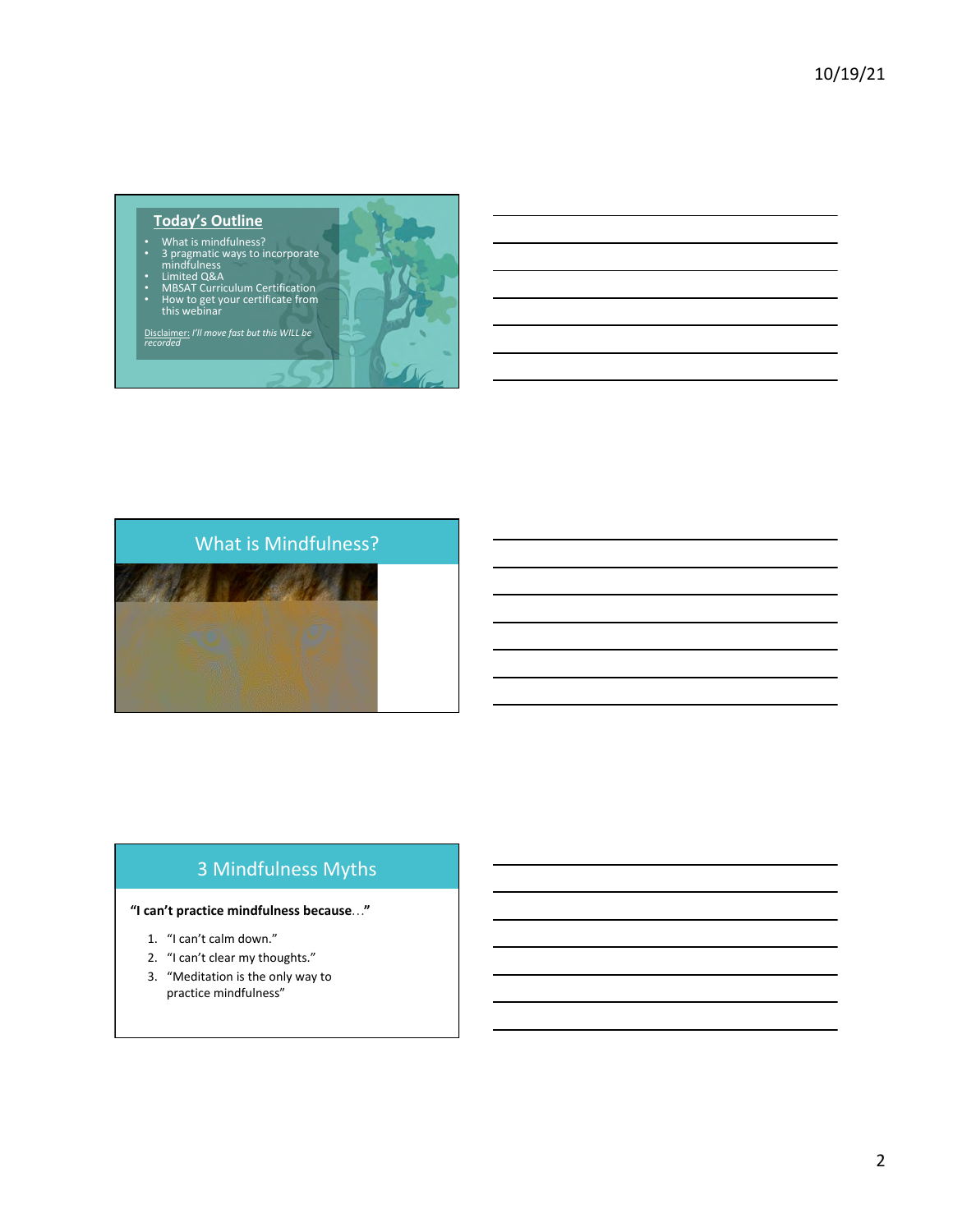



## 3 Steps for Mindful Breathing

- Step 1: Set the right intention: Develop equanimity
- Step 2: Choose an "anchor"
- Step 3: Remember basic instruction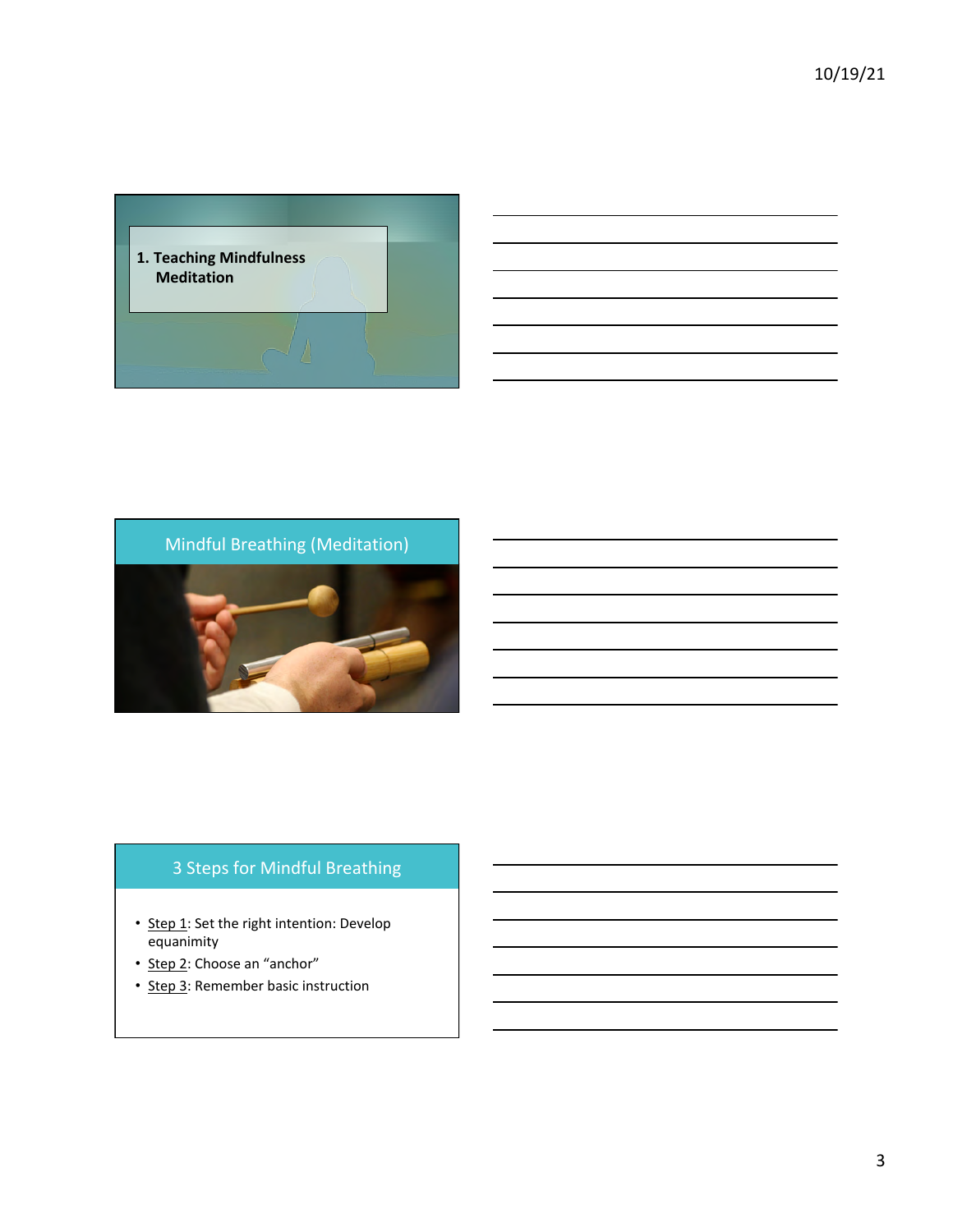## Tips for Teaching Mindful Meditation

- Don't push "meditation logistics"
- Use inviting language
- Offer "outs" to empower choicefulness
- Predictability for trauma-informed care (i.e., "we're about half-way done," "just another minute to go...")
- Start with short moments of practice, and lengthen
- over time
- Start with techniques that are tangible, easy to understand, and less abstract



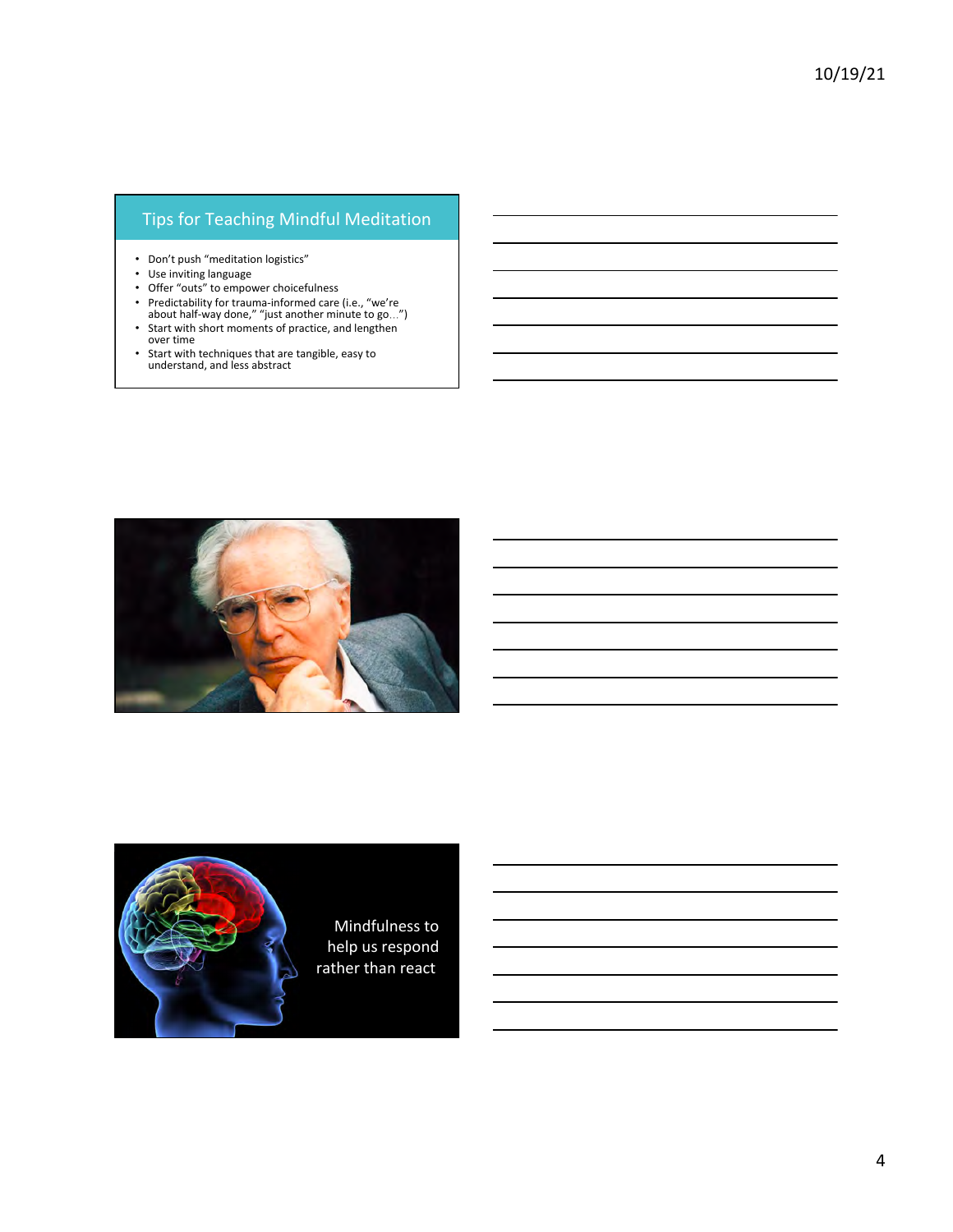

| <u> 1989 - Johann Stoff, amerikansk politiker (d. 1989)</u>                                                                                                                                                                   |  |  |                          |  |
|-------------------------------------------------------------------------------------------------------------------------------------------------------------------------------------------------------------------------------|--|--|--------------------------|--|
|                                                                                                                                                                                                                               |  |  | <b>Contract Contract</b> |  |
|                                                                                                                                                                                                                               |  |  |                          |  |
| the control of the control of the control of the control of the control of the control of the control of the control of the control of the control of the control of the control of the control of the control of the control |  |  |                          |  |
| <u> 1989 - Andrea Andrew Maria (h. 1989).</u>                                                                                                                                                                                 |  |  |                          |  |
|                                                                                                                                                                                                                               |  |  |                          |  |
|                                                                                                                                                                                                                               |  |  |                          |  |
|                                                                                                                                                                                                                               |  |  |                          |  |



# The Mindful Check-In

• Step 1: Pause, take a breath, observe have your experience

• Step 2: Verbalize how you feel Tip: Try to avoid "fine,"

"okay," "cool," "good," etc.

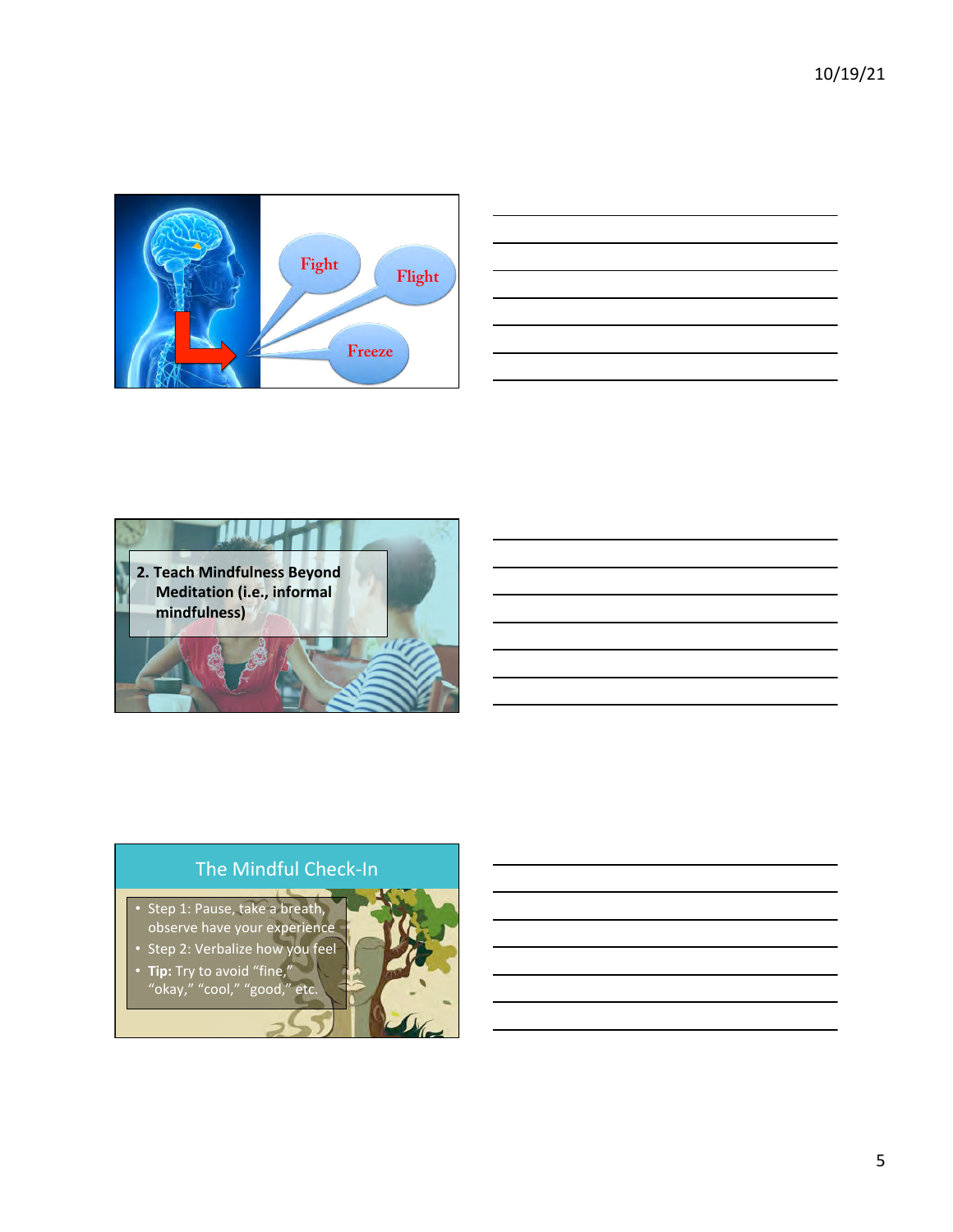



<u> 1980 - Johann Barn, mars an t-Amerikaansk kommunister (</u> <u> 1989 - Johann Barbara, martxa a</u>

| <b>Mindfulness-Based Acronyms</b> |  |  |  |  |  |  |  |  |
|-----------------------------------|--|--|--|--|--|--|--|--|
| "TAP- $In"$                       |  |  |  |  |  |  |  |  |
|                                   |  |  |  |  |  |  |  |  |

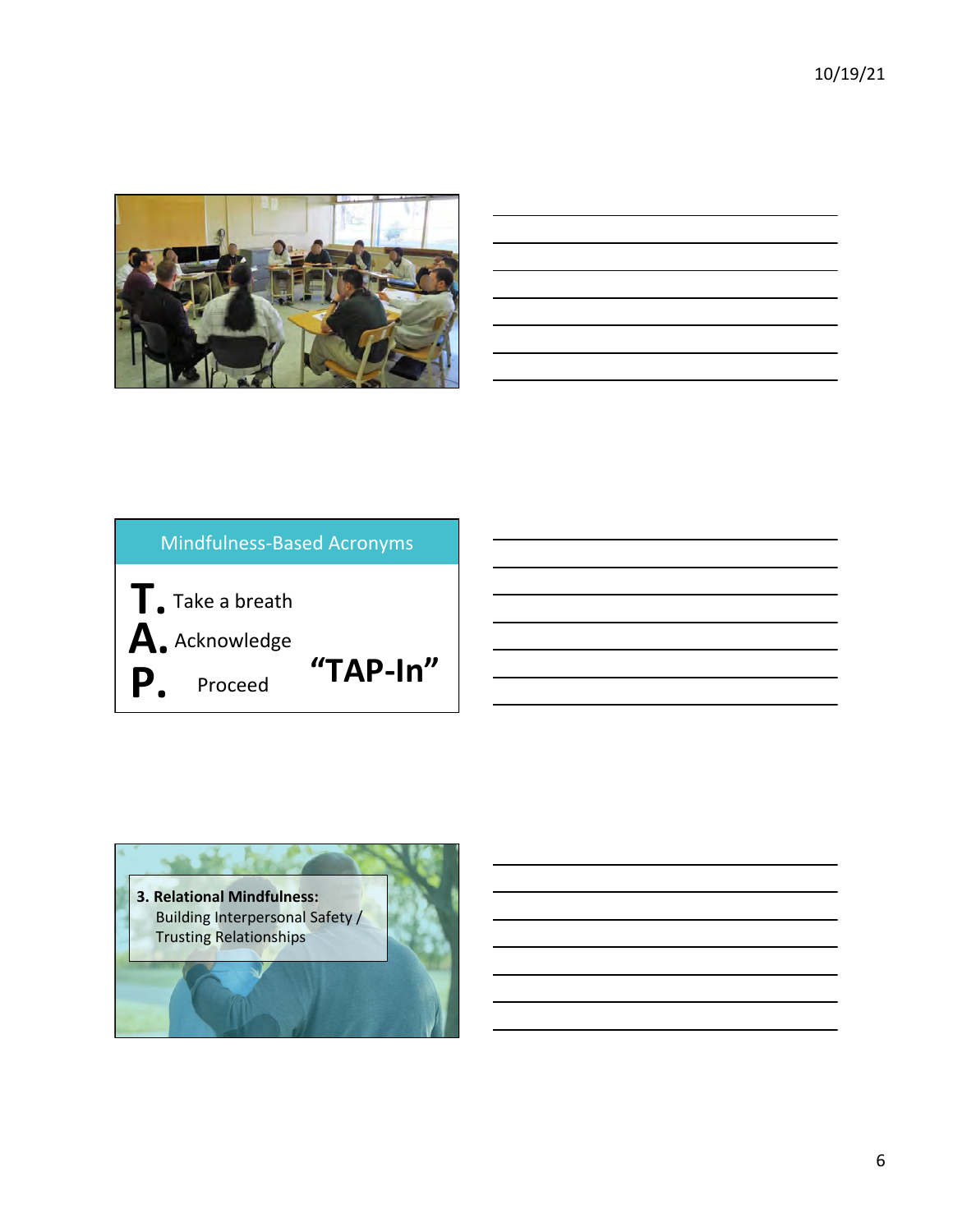#### The "Bedrock" of the work, whether your just starting out or have been in the field 25 years...

I am the Executive Direction of a organization that brings trauma-informed, mindfulness-based, social<br>emotional learning curriculum to schools in a large urban school district. I have over 25 years of<br>experience working wi



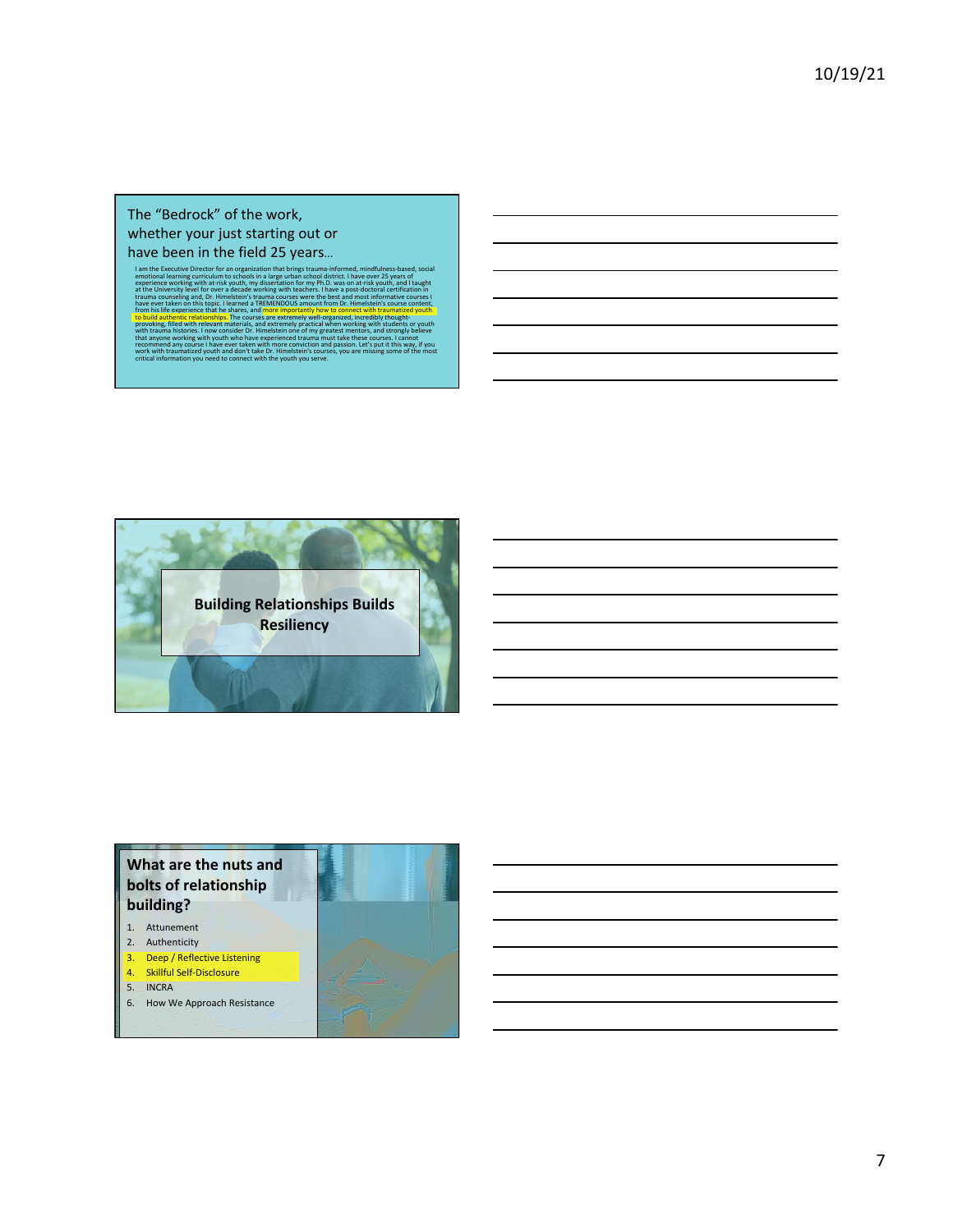#### **1) Deep / Reflective Listening**

*"Deep listening is the type of listening that can help relieve the suffering of the*  other person. You can call it *compassionate listening. You listen with*  only one purpose. Help him or her empty his or her heart..."





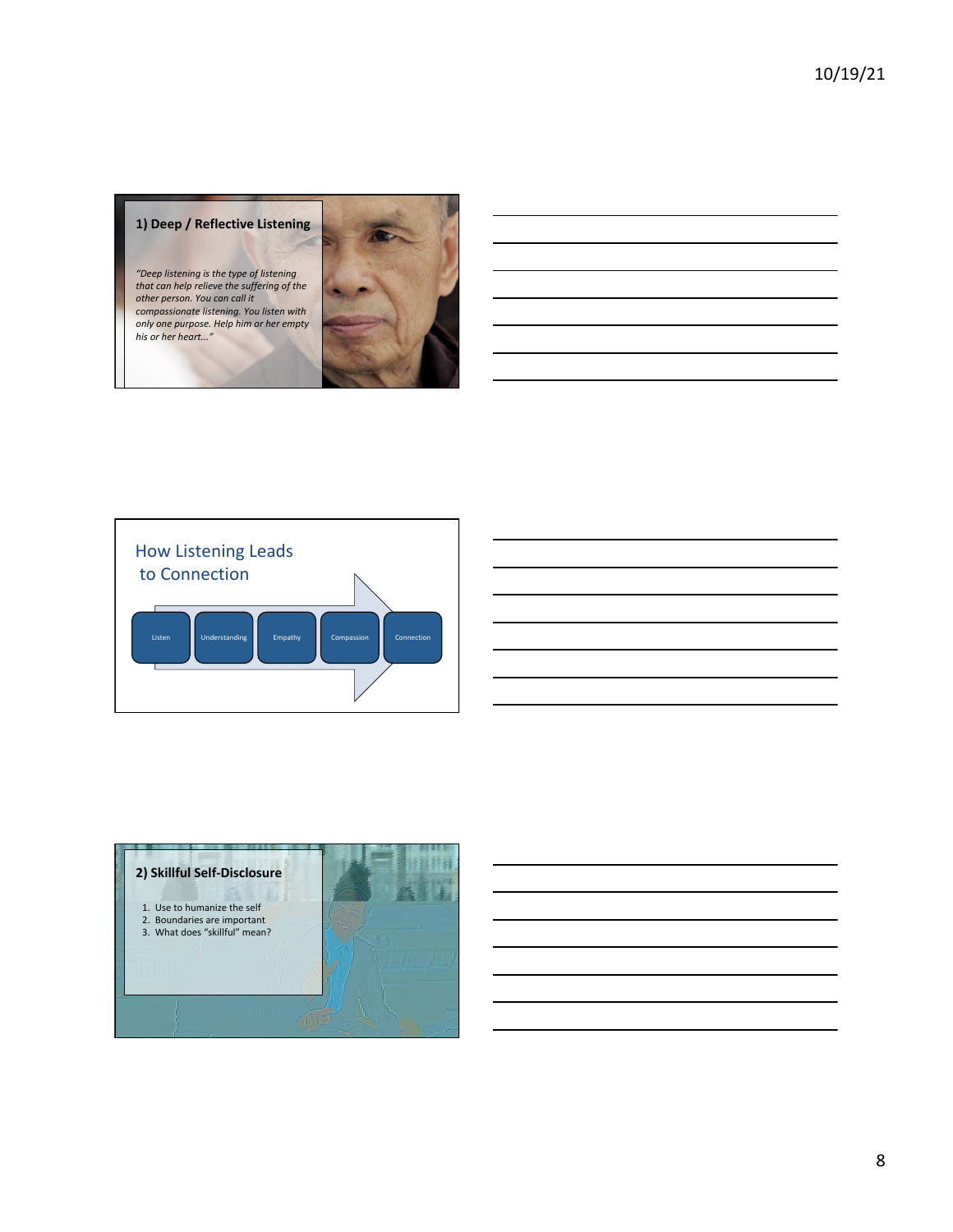What's the question you WILL get asked in working with substance using adolescents and young adults at some point in your career?





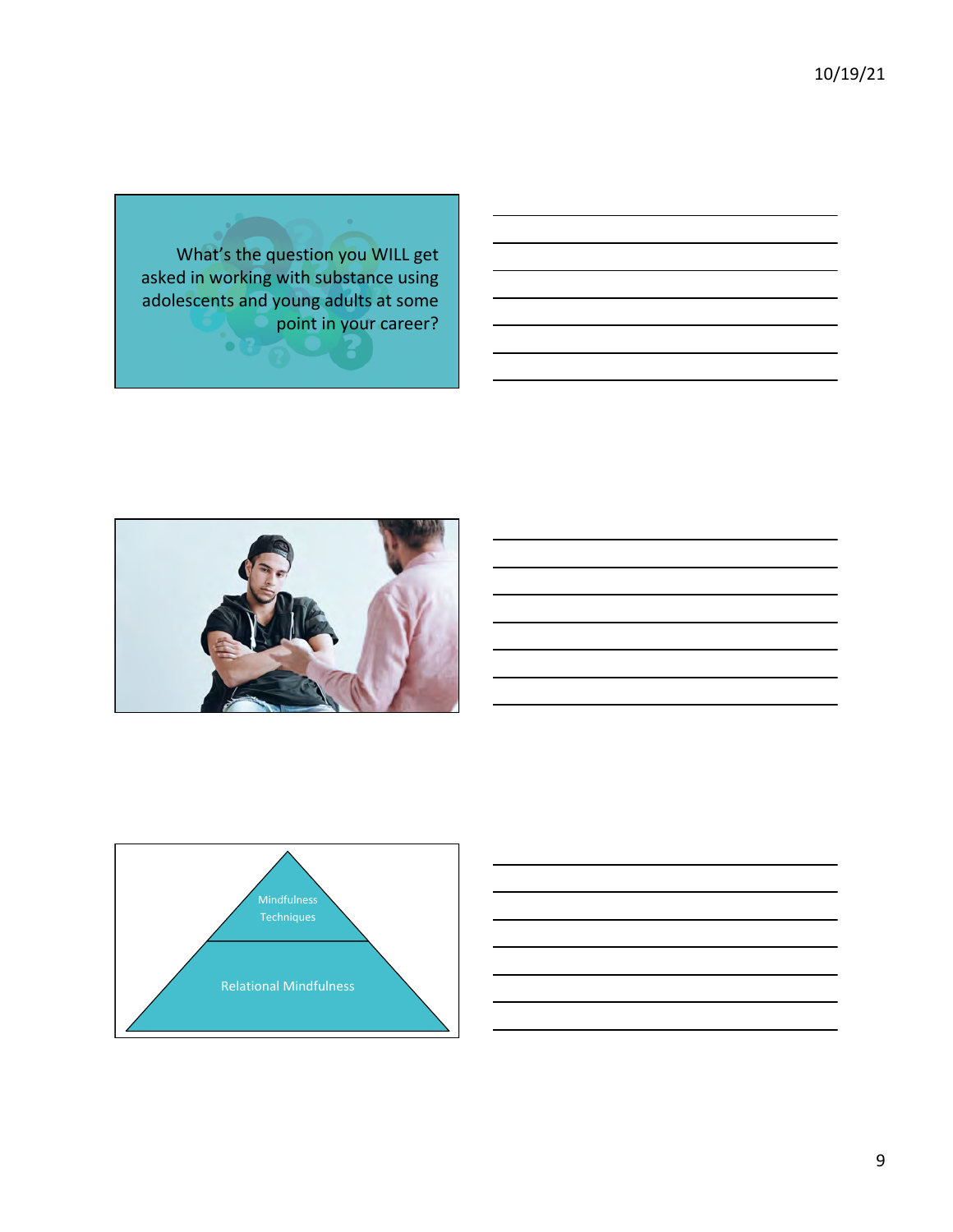#### **The Importance of Self-Care**

*Prevent…* 

- Burnout • Compassion Fatigue
- Vicarious Trauma
- *Facilitate…*
- Personal Growth • Improve Skillsets
- Happy and purpose life



 $\bar{\epsilon}$  ,

#### Review:

- Mindfulness defined (lion mind)
- 1) Teaching mindfulness meditation
- 2) Mindfulness beyond meditation
- 3) Relational mindfulness

# Q&A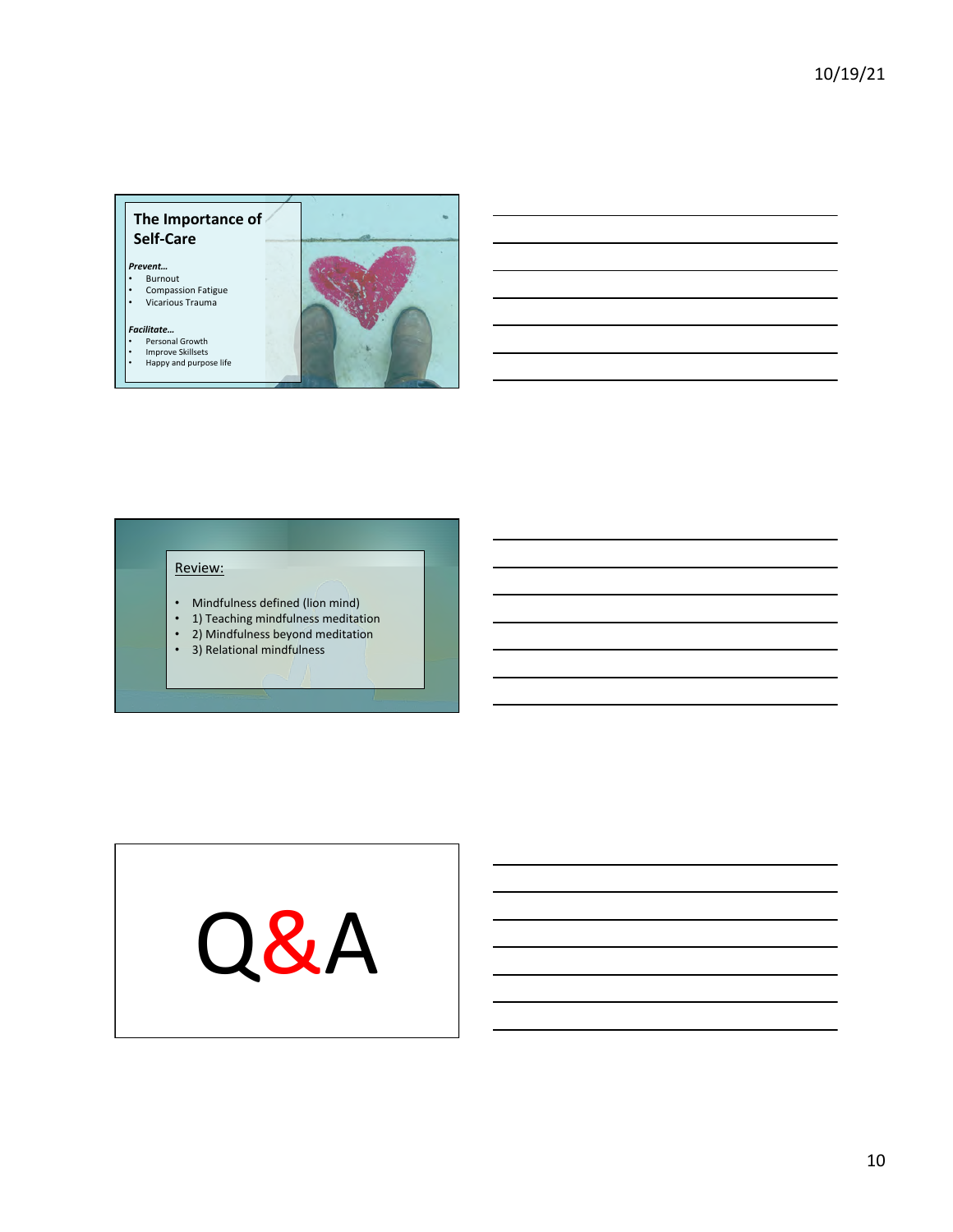• Question: How do I continuously improve my skills at mindfulnessbased substance abuse work?





### CE Credentials

- American Psychological Association (APA)
- Association of Social Work Boards (ASWB)
- National Association of Alcoholism and Drug Abuse Counselors (NAADAAC)